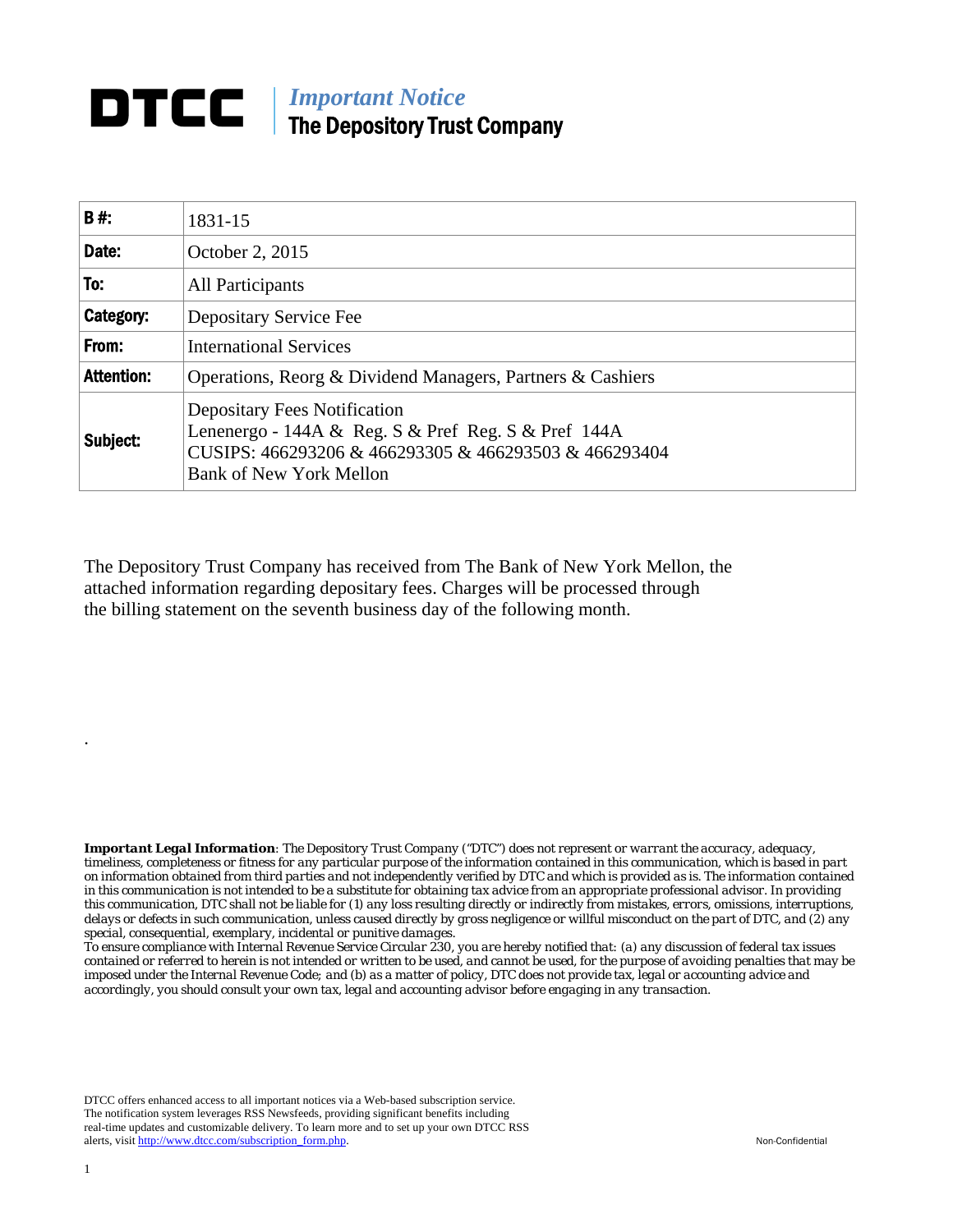

 The Bank of New York Mellon(the "Depositary") hereby represents and warrants to DTC, Euroclear, and Clearstream that it may collect and receive, pursuant to the terms and conditions of the Deposit Agreement (the "Agreement"), dated as of Jul 24, 2008 between JSC 'Lenenergo' and the Depositary, a service fee per ADR share in accordance with the table below (the "Representation"):

| Depositary:            | <b>BNYM</b>      |
|------------------------|------------------|
| DTC#:                  | 2504             |
| <b>Security Name:</b>  | Lenenergo - 144A |
| <b>CUSIP:</b>          | 466293206        |
| <b>Security Type:</b>  | DR               |
| Fee:                   | \$0.02           |
| <b>Record Date:</b>    | Nov 06, 2015     |
| <b>Billing Period:</b> | November         |
|                        |                  |

The Depositary hereby instructs DTC, Euroclear, and Clearstream to collect and pass-through such fees to the Depositary (the "Instruction").

Depositary hereby agrees to indemnify and hold harmless DTC, Euroclear, and Clearstream and their respective officers, directors, employees and agents (the "Indemnitees") from and against any and all Losses  $\frac{1}{1}$  and/or Legal Actions<sup>2</sup> resulting from or arising out the Representation and/or the Instruction, provided, however that such indemnity shall not extend to any Losses or Legal Actions resulting from or arising out of the negligence, willful default or fraud of DTC, Euroclear, and Clearstream (or any of their respective officers, directors, agents or employees).

Thank You,

The Bank of New York Mellon

<sup>1</sup> "Losses" means and includes all losses, liabilities, damages, judgments, payments, costs and expenses (including without limitation any reasonable costs of investigation and reasonable legal fees and expenses incurred).

<sup>2</sup> "Legal Action" means and includes any claim, counterclaim, demand, action, suit, counterclaim, arbitration, inquiry, proceeding or investigation before any federal, state or foreign court or other tribunal, or any investigative or regulatory agency or SRO.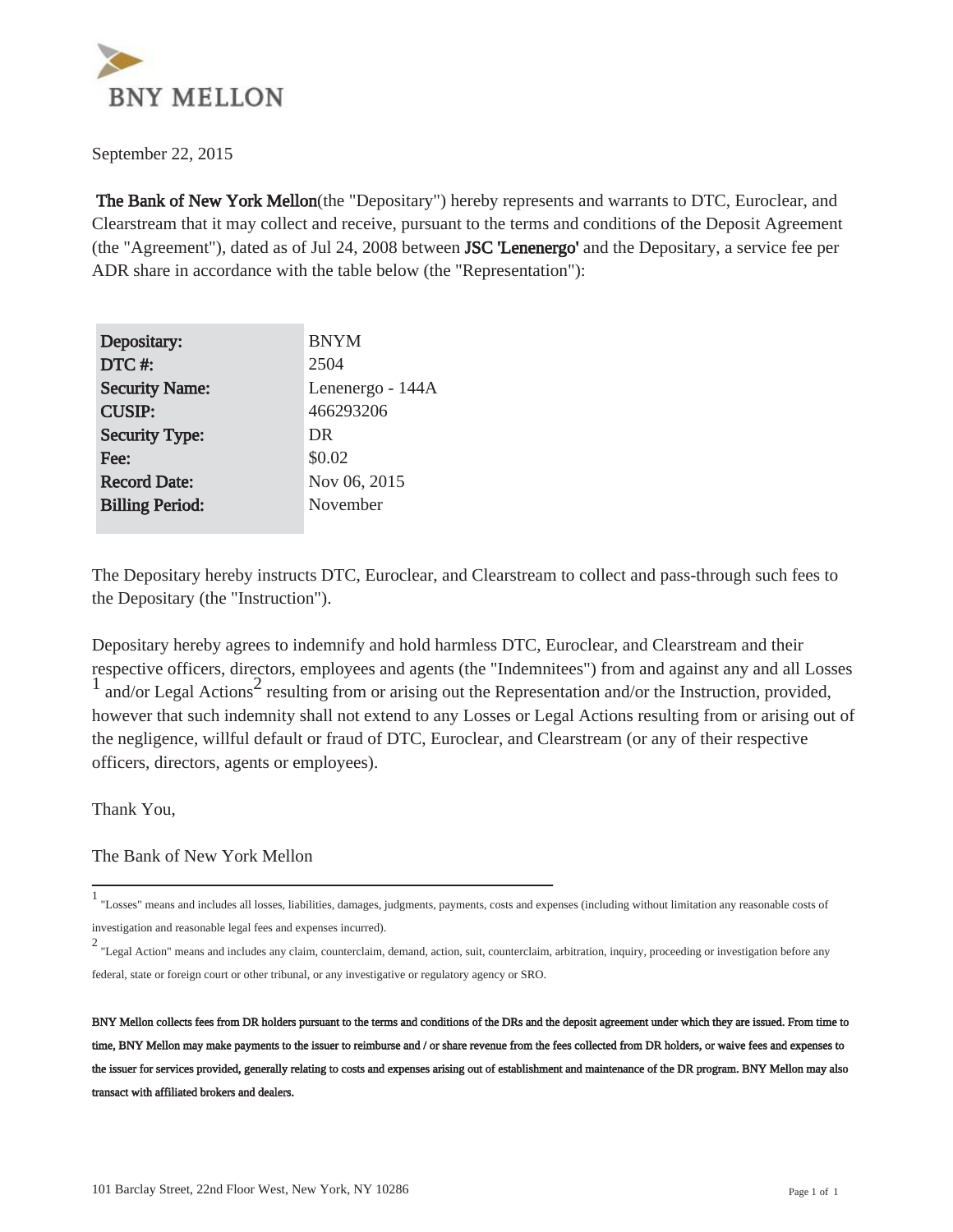

 The Bank of New York Mellon(the "Depositary") hereby represents and warrants to DTC, Euroclear, and Clearstream that it may collect and receive, pursuant to the terms and conditions of the Deposit Agreement (the "Agreement"), dated as of Jul 24, 2008 between JSC 'Lenenergo' and the Depositary, a service fee per ADR share in accordance with the table below (the "Representation"):

| Depositary:            | <b>BNYM</b>             |
|------------------------|-------------------------|
| DTC#:                  | 2504                    |
| <b>Security Name:</b>  | Lenenergo - Pref - 144A |
| <b>CUSIP:</b>          | 466293404               |
| <b>Security Type:</b>  | DR                      |
| Fee:                   | \$0.02                  |
| <b>Record Date:</b>    | Nov 06, 2015            |
| <b>Billing Period:</b> | November                |
|                        |                         |

The Depositary hereby instructs DTC, Euroclear, and Clearstream to collect and pass-through such fees to the Depositary (the "Instruction").

Depositary hereby agrees to indemnify and hold harmless DTC, Euroclear, and Clearstream and their respective officers, directors, employees and agents (the "Indemnitees") from and against any and all Losses  $\frac{1}{1}$  and/or Legal Actions<sup>2</sup> resulting from or arising out the Representation and/or the Instruction, provided, however that such indemnity shall not extend to any Losses or Legal Actions resulting from or arising out of the negligence, willful default or fraud of DTC, Euroclear, and Clearstream (or any of their respective officers, directors, agents or employees).

Thank You,

The Bank of New York Mellon

<sup>1</sup> "Losses" means and includes all losses, liabilities, damages, judgments, payments, costs and expenses (including without limitation any reasonable costs of investigation and reasonable legal fees and expenses incurred).

<sup>2</sup> "Legal Action" means and includes any claim, counterclaim, demand, action, suit, counterclaim, arbitration, inquiry, proceeding or investigation before any federal, state or foreign court or other tribunal, or any investigative or regulatory agency or SRO.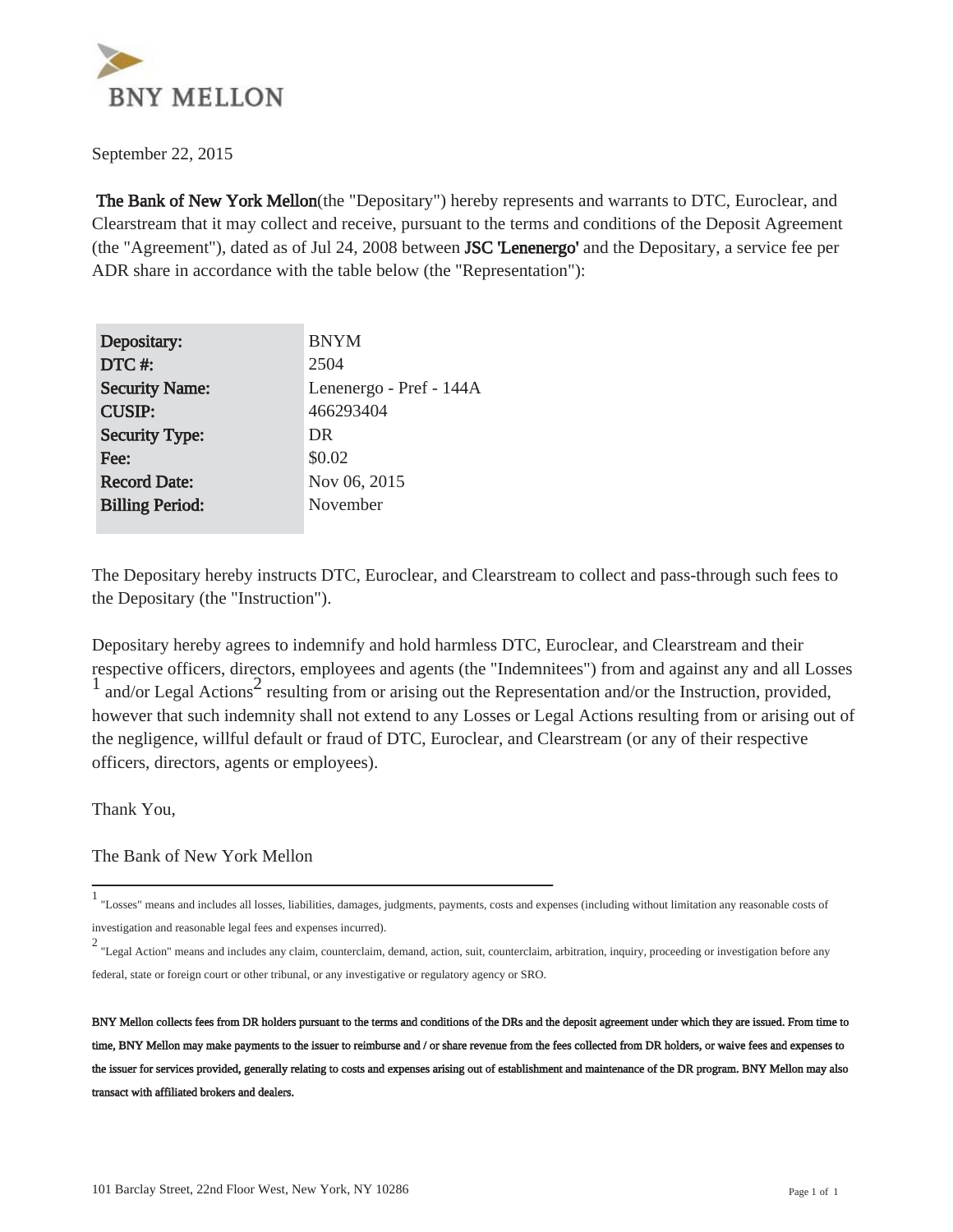

 The Bank of New York Mellon(the "Depositary") hereby represents and warrants to DTC, Euroclear, and Clearstream that it may collect and receive, pursuant to the terms and conditions of the Deposit Agreement (the "Agreement"), dated as of Jul 24, 2008 between JSC 'Lenenergo' and the Depositary, a service fee per ADR share in accordance with the table below (the "Representation"):

| Depositary:            | <b>BNYM</b>               |
|------------------------|---------------------------|
| DTC#:                  | 2504                      |
| <b>Security Name:</b>  | Lenenergo - Pref - Reg. S |
| <b>CUSIP:</b>          | 466293503                 |
| <b>Security Type:</b>  | DR                        |
| Fee:                   | \$0.02                    |
| <b>Record Date:</b>    | Nov 06, 2015              |
| <b>Billing Period:</b> | November                  |
|                        |                           |

The Depositary hereby instructs DTC, Euroclear, and Clearstream to collect and pass-through such fees to the Depositary (the "Instruction").

Depositary hereby agrees to indemnify and hold harmless DTC, Euroclear, and Clearstream and their respective officers, directors, employees and agents (the "Indemnitees") from and against any and all Losses  $\frac{1}{1}$  and/or Legal Actions<sup>2</sup> resulting from or arising out the Representation and/or the Instruction, provided, however that such indemnity shall not extend to any Losses or Legal Actions resulting from or arising out of the negligence, willful default or fraud of DTC, Euroclear, and Clearstream (or any of their respective officers, directors, agents or employees).

Thank You,

The Bank of New York Mellon

<sup>1</sup> "Losses" means and includes all losses, liabilities, damages, judgments, payments, costs and expenses (including without limitation any reasonable costs of investigation and reasonable legal fees and expenses incurred).

<sup>2</sup> "Legal Action" means and includes any claim, counterclaim, demand, action, suit, counterclaim, arbitration, inquiry, proceeding or investigation before any federal, state or foreign court or other tribunal, or any investigative or regulatory agency or SRO.